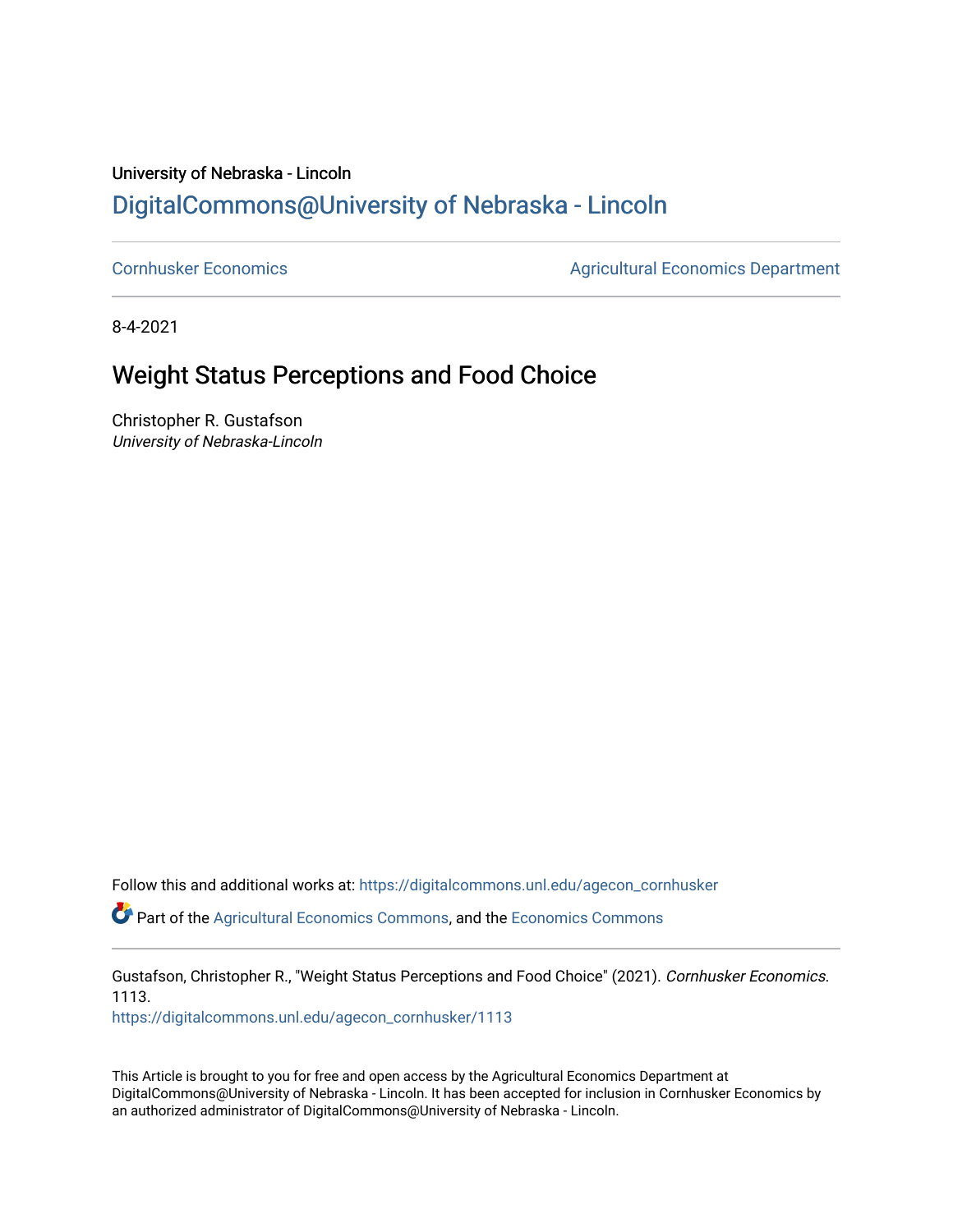

agecon.unl.edu/cornhuskereconomics

# Cornhusker Economics

# Weight Status Perceptions and Food Choice

Does your weight status—whether your height and weight put you into the normal weight, overweight, or obese category—predict your food choices, or even the types of food you'll pay attention to when making a choice? What about the weight status you perceive yourself to be? These are important questions because the percentage of the population that is overweight or obese in the U.S.—and worldwide—has been increasing for decades despite a wide range of efforts aimed at slowing/reversing its growth. In the U.S., over 70 percent of the population is overweight or obese. High body weight has numerous consequences for individuals and society, placing the individual at greater risk for a variety of serious health issues, increasing direct and indirect healthcare costs, and decreasing economic productivity by causing workers to miss more days of work due to illness and be less productive even when present at work.

While national policy efforts that were motivated by concerns about high body weight are not specifically targeted to overweight/obese individuals, clinical guidance on nutrition is supposed to target individuals with high weight status. Weight status is formally defined by a person's body mass index (BMI), which is based on their weight and height. Specifically, the formula for BMI is weight (in kilograms) divided by height (in meters) squared. The specific number coming out of this formula is then used to categorize an individual as underweight, normal weight, overweight, or obese.

Weight status is not, however, always—or even frequently—communicated to the patient. In a study using measured height and weight data from a survey conducted by a branch of the U.S. government, approximately 75 percent of overweight and nearly 33 percent of obese individuals reported that they had never received a diagnosis of overweight/obesity (respectively). Without receiving information about their weight status from their physician,

many people are left to rely on their perception of their weight status when considering the need to make changes in their food consumption and exercise habits. Note that the body weight category labels are both vague but also clearly communicate a preferred weight status (that is, normal weight). With so many people not receiving guidance from their healthcare providers about their weight status, individuals are likely to make their own judgments about their weight status rather than calculating BMI. (Even doctors have a difficult time with this: in a study of residents in internal medicine—physicians whose work will require them to treat obese patients on a regular basis—over one-third of the residents incorrectly calculated their own BMI by more than 10 percent, even though they had the use of a calculator, and more than half of them could not identify the BMI cut-off value that classifies an individual as obese).

Research has shown that people who perceive themselves to be overweight are much more likely to report that they are dieting and/or exercising than people who perceive themselves to be normal weight, even when taking into account the person's actual measured weight status. That is, between two people who are—based on their measured height and weight overweight, the one who thinks she is overweight will be much more likely to report undertaking a diet and/ or exercise program than the one who thinks she is normal weight. However, previous research relied on self-reported behaviors—whether a survey respondent said she was dieting or exercising regularly—rather than directly observing these behaviors. In a couple of recent studies, colleagues and I have attempted to address this gap by documenting the relationship between measured/perceived weight status and directly observable outcomes: namely, calories selected in a

It is the policy of the University of Nebraska–Lincoln not to discriminate based upon age, race, ethnicity, color, national origin, gender-identity, sex, pregnancy, disability, sexual orientation, genetic information, vete

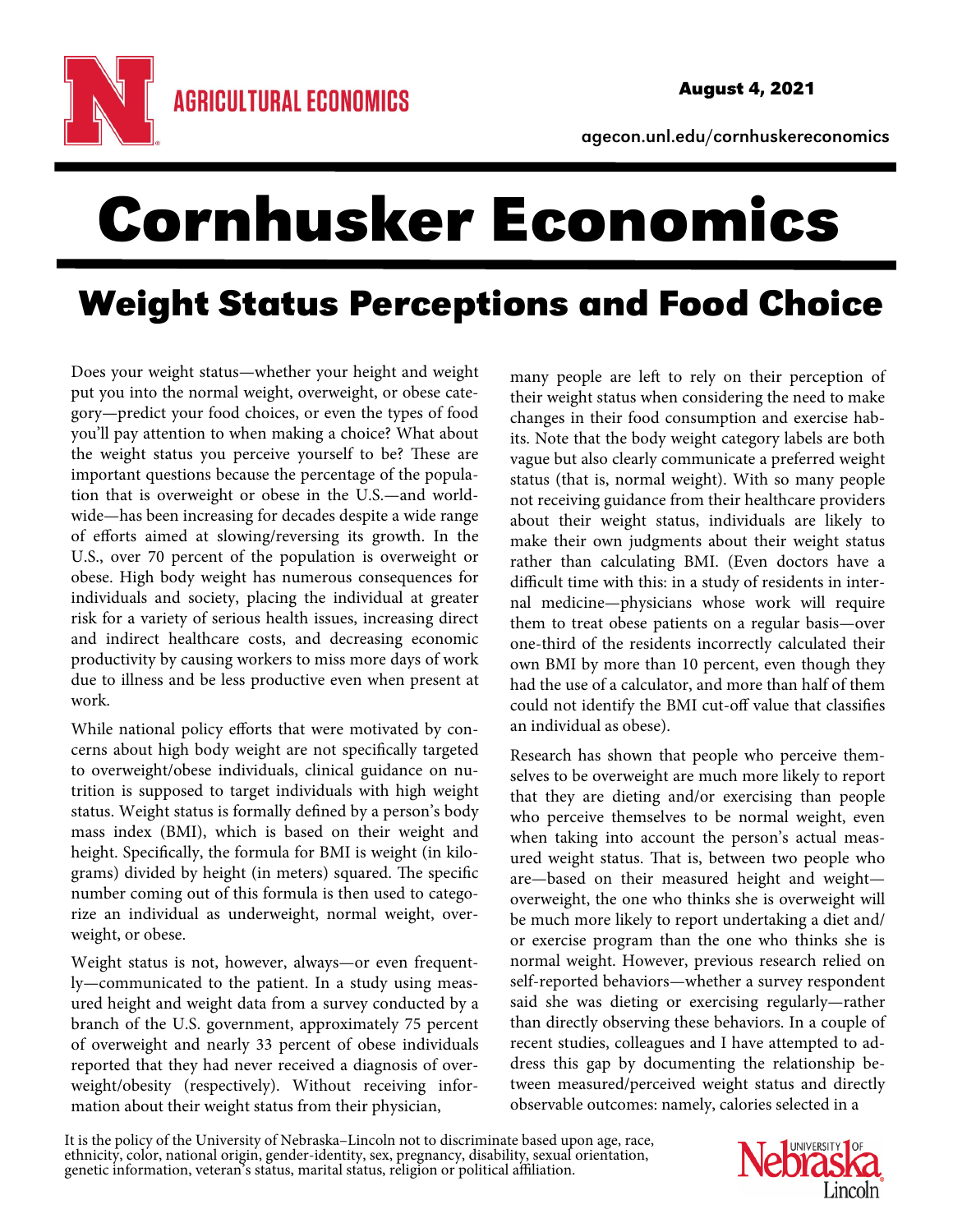food choice experiment and the set of products the individual chose to examine prior to choice in a grocery shopping experiment.

### *1. Calories and food choice*

In the first experiment, we examined the relationship between calculated and perceived weight status and the number of calories that participants ordered in a build-your-own sandwich environment (Mbarushimana et al., 2021). Participants selected the ingredients for a sandwich, which they were instructed to imagine they were subsequently going to eat, from five categories: 1) meat/protein, 2) cheese, 3) spread/dressing, 4) bread, and 5) vegetables. Participants completed a component of the survey that focused on demographic, health, and nutritional questions. Two key variables in our analysis are weight status based on BMI calculated from self-reported height and weight data and perceived weight status, in which participants were asked if they considered themselves to be underweight, normal weight, overweight, or obese (they could also indicate that they did not know). To provide a more direct comparison of the relationship between calculated and perceived weight status, we created a variable that denoted whether an individual respondent perceived themselves to be in a heavier weight category, the same weight category, or a lighter weight category than the category they were in based on their BMI.

Over four-fifths (82.8%) of normal weight participants accurately perceived their weight status, while 12.9 percent reported themselves to be overweight and 4.3 percent underestimated their weight status (i.e., perceived themselves to be underweight). Among overweight participants, 69.2 percent accurately perceived themselves to be overweight, while 29.1 percent underestimated their weight status and 1.7 percent overestimated their weight status. For obese participants, 50.2 percent accurately perceived their weight status, while nearly half—49.8 percent—underestimated their weight status. Among obese participants who underestimated their weight status, 93.5 percent said they were overweight while 6.5 percent thought they were normal weight.

Next, we examined the implications of inaccurate perceptions of weight status on food choices. Weight status calculated using the BMI equation did not explain food choices. However, the relative relationship between perceived and calculated weight status was important in predicting differences in calories ordered. Individuals who accurately perceived their weight status ordered 32 fewer calories than individuals who underestimated their weight status. Those who thought they were heavier than their calculated BMI indicated ordered 81 fewer calories—over 13 percent of the average number of calories ordered—than people who underestimated their weight status.

We found that people's perceptions of their current weight status is an important predictor of their food choices in a controlled food choice experiment. This suggests that communication between healthcare providers and patients is important—but not just because some people will believe themselves to be in a lower weight category than they are. Overestimating one's weight status is also potentially deleterious to one's health and can lead to unnecessarily restrictive eating patterns. However, our findings also show that those who underestimate their weight status choose more highly caloric foods than individuals who accurately perceive their weight status.

#### *2. Incomplete attention to products in complex assortments*

In a second study, we examined the relationship between calculated weight status and the healthiness of the products participants chose to consider in an online supermarket choice setting (Gustafson, Arslain, and Rose, 2021). For this discussion, we have extended the analysis to incorporate perceived weight status so that we can again examine differences in calculated and perceived weight status. A significant amount of attention has been paid to the relationship between the food environment and people's weight outcomes. In particular, food deserts—areas with limited access to stores offering healthy options—have been linked to higher levels of obesity. However, research on the impact of supermarkets opening in a food desert tends to show that even though residents recognize that they have better access to healthy options, their food choices do not change meaningfully. Recent research suggests food deserts reflect demand characteristics of the population (Allcott et al., 2019).

An overlooked element of shoppers' interactions with the food retail environment is that shoppers can direct their (limited) attention to a subset of products rather than considering all the options that are available in the store. In our study, we sought to examine the relationship between participants' calculated weight status and the healthiness of the set of products they chose to make a food choice from. Here, we additionally discuss the impact of including perceived weight status on these relationships.

In this study, participants selected products from bread, cereal, and crackers categories in an online supermarket environment. As in the real-world, shoppers could examine all available options in each category or limit their attention to a subset of products. We documented this choice—which products to consider—and